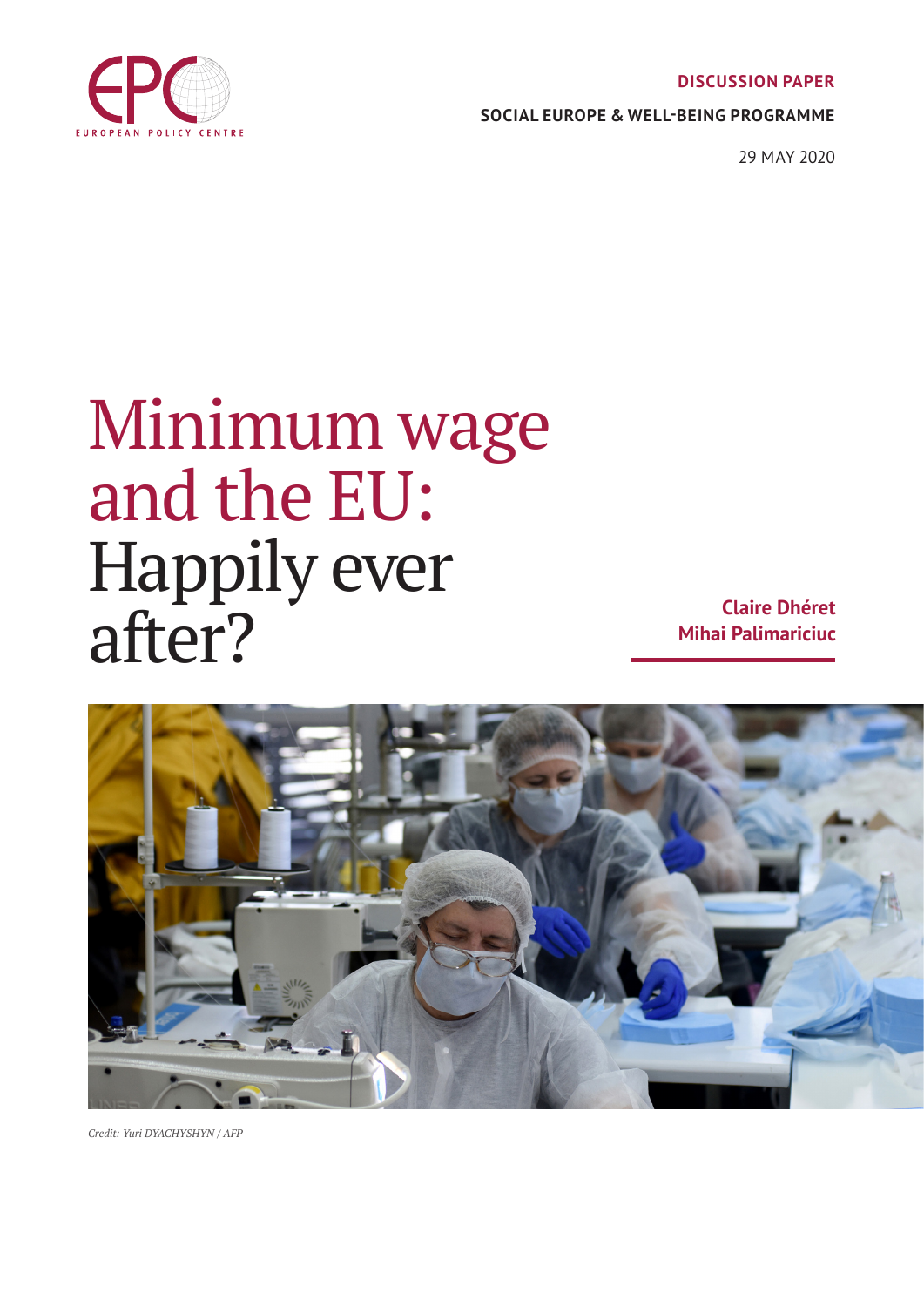# Table of contents

| <b>Executive summary</b> |                                                                    |                                                                                                                      | 3              |
|--------------------------|--------------------------------------------------------------------|----------------------------------------------------------------------------------------------------------------------|----------------|
|                          |                                                                    | <b>Introduction</b>                                                                                                  | $\overline{4}$ |
|                          |                                                                    | 1. Minimum wage and the EU: A history of trials and tribulations                                                     | 5              |
|                          | 1.1<br>1.2                                                         | A history of timid love<br>hijacked by hardliners.                                                                   | 5<br>6         |
|                          |                                                                    | 2. The Commission's approach: A promising strategy to tackle multiple social challenges                              | 8              |
|                          | 2.1<br>2.2                                                         | Category 1: Making work a springboard for decent living<br>Category 2: Converging social realities                   | 8<br>10        |
|                          | 3. Recommendation for making the Commission's initiative a success |                                                                                                                      | 10             |
|                          | 3.1<br>3.2                                                         | Fulfilling a twofold objective: A more egalitarian wage structure and decent living<br>Achieving political consensus | 10<br>11       |
| <b>Conclusion</b>        |                                                                    |                                                                                                                      | 13             |
|                          | <b>Endnotes</b>                                                    |                                                                                                                      | 14             |

### **ABOUT THE AUTHORS**



**Claire Dhéret** Head of the Social Europe and Well-Being programme and Senior

Policy Analyst, European Policy Centre



**Mihai Palimariciuc** Junior Policy Analyst, European Policy Centre

### **DISCLAIMER/ACKNOWLEDGEMENTS**

The support the European Policy Centre receives for its ongoing operations, or specifically for its publications, does not constitute an endorsement of their contents, which reflect the views of the authors only. Supporters of the project cannot be held responsible for any use that may be made of the information contained therein.

All graphs designed by Mariusz Dabek.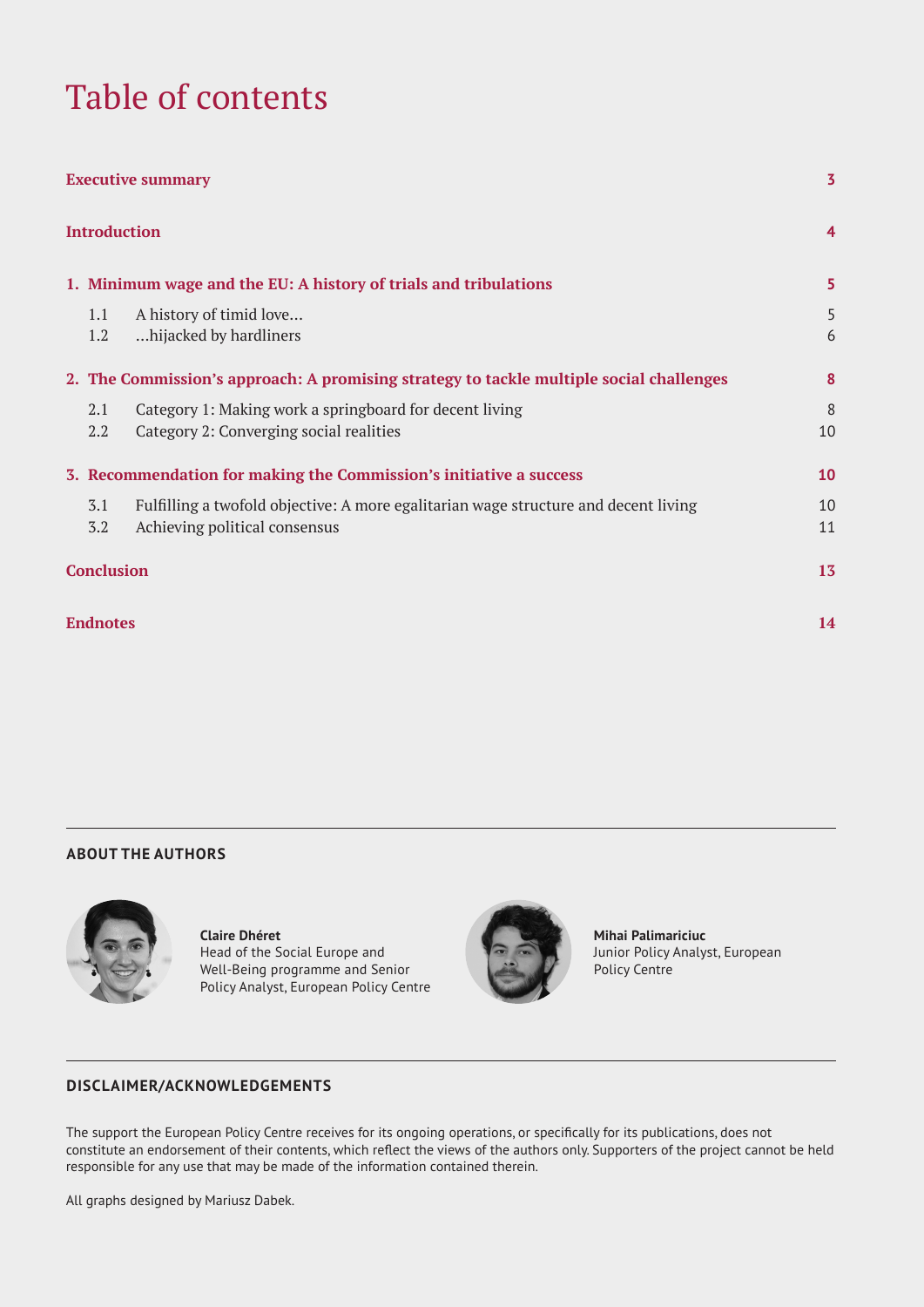# Executive summary

Once deemed a pipedream, a concrete plan for a European framework on minimum wages might finally be in the cards. In fact, the European Commission will soon come out with an updated proposal, following its official commitment to introduce a legal instrument on minimum wages and a first round of consultations earlier this year.

But before it can become a reality, the EU will have to overcome several obstacles. Firstly, it should design an ambitious European framework that delivers real and concrete progress for low-wage workers and is sufficiently flexible to accommodate the very diverse wage-setting regimes present across the EU. Secondly, it must deal with the opposition to EU interventions in wage-setting and convince sceptics of the economic, social and political benefits of having such a European framework.

By promoting decent minimum wages for all through the creation of a legal instrument, the EU would help improve the current social climate. At the same time, it would contribute to the development of the EU's caring dimension, which is crucial to curb the growing distrust in EU institutions, which has been fuelled further by the COVID-19 crisis. Lastly, it would also prove that the Commission's immediate crisis-related measures will not undermine its long-term ambition for a Social Europe. Now more than ever, the EU needs to prove its worth to those who have benefitted the least from the technological progress, globalisation and expanding wealth of the last four decades.

The Commission's current approach offers a solid starting point to tackle multiple social challenges and achieve several objectives at once (i.e. the promotion of decent living, the convergence of social realities across the EU). However, to achieve the creation of an egalitarian wage structure and political consensus, and support decent living standards, the Commission will need to present concrete instruments and demonstrate a great deal of political agility, as indicated in the table below. Above all else, these should be the guiding principles in the Commission's efforts towards reaching an agreement on the European framework for minimum wage.

### **OUTLINE OF RECOMMENDATIONS FOR THE EUROPEAN COMMISSION**

### **OBJECTIVE: CREATE AN EGALITARIAN WAGE STRUCTURE AND SUPPORT A DECENT LIVING**

#### **Recommendations**

- 1. Combine two instruments (i.e. relative and absolute indicators) into one.
- 2. As regards relative indicators, use the net remuneration of workers and compare it to national median earnings.
- 3. As regards absolute indicators, use the Pillar as the operational framework to define the 'European way' of decent living, and base the development of the absolute indicators on a common methodology for a minimum decent living wage.

### **OBJECTIVE: ACHIEVE POLITICAL CONSENSUS**

#### **Recommendations**

- 4. Create an instrument that provides both ambition and flexibility simultaneously.
- 5. Ensure the legal prevalence of collective agreements and social partners' autonomy in collective bargaining systems.
- 6. Implement the instrument gradually.
- 7. Strive for full coverage of all workers and ask member states to report regularly on the level of coverage of collective agreements and/or minimum wage regulation.
- 8. Make the issue of adequate minimum wage key elements of the European Semester and countryspecific recommendations.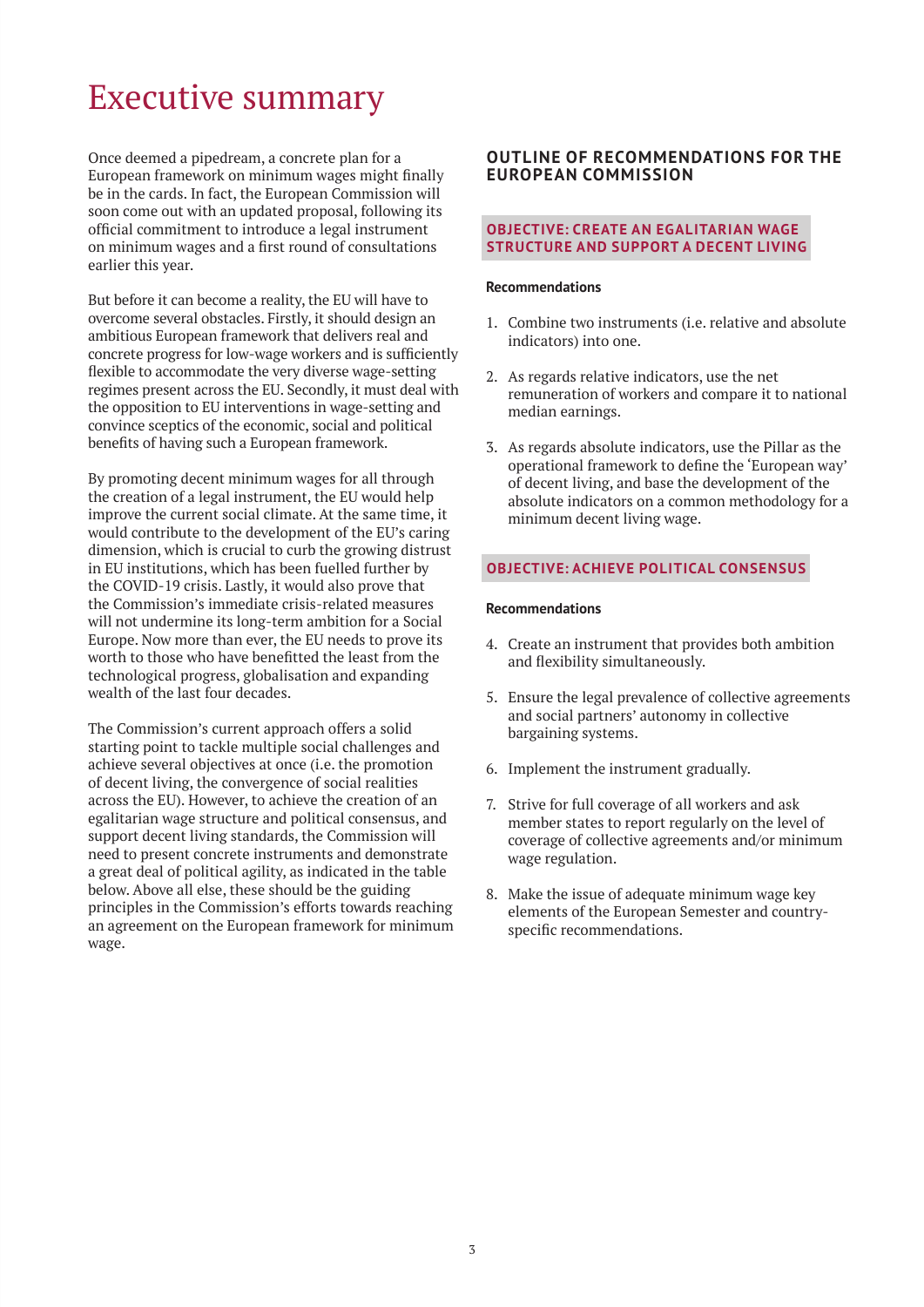# **Introduction**

The von der Leyen Commission has reopened one of the most fundamental yet controversial debates in the spheres of EU employment and social policies by announcing the introduction of a legal instrument that will ensure fair minimum wages throughout Europe. On 14 January, Nicolas Schmit, European Commissioner for Jobs and Social Rights, launched the first phase of a consultation process for this instrument, and thus embarked on a long and bumpy road that follows the provisions of the EU Treaties (i.e. Article 154(2) TFEU). He asked social partners to express their views on the need for action at the EU level and indicate whether they are willing to enter negotiations or not. A more concrete proposal on the scope and shape of this legal instrument, initiating the second consultation phase, is to follow soon.

After three decades of inconclusive discussions, and the inability to collectively agree on *whether* and *how*  policy on decent minimum wages could benefit from the Union's action, the political sensitivity of the topic is indisputable. The European Commission's decision to put it on the negotiations table is, therefore, a sign of political courage that reflects its desire for a more 'social Europe'.

The initiative is made all the more relevant by several elements which have increased the possibility of a positive outcome. In fact, an official commitment has been made at the highest political level: the then Commission President-elect Ursula von der Leyen promised in July 2019 to come up with a legislative proposal in the first hundred days of her mandate. Furthermore, providing the EU with such a legal instrument is the logical follow-up to the European Pillar of Social Rights (EPSR).

**The EU response must combine ambitious crisis management instruments which mitigate the immediate effects of the COVID-19 crisis with a deeper and longerterm reflection about how the EU can reinforce the European social model.**

instance, the Support to mitigate Unemployment Risks in an Emergency (SURE) instrument has been created to protect workers against lay-offs and wage cuts. Other examples include amendments to Regulation 223/2014 on the Fund for European Aid to the Most Deprived, and the introduction of increased flexibility in the use of structural funds. In this newly dire context, the proposal for fair minimum wages has been delayed and become a secondary political issue.

**By promoting decent minimum wages for all through the creation of a legal instrument, the EU would help improve the current social climate and provide a concrete solution to low-wage workers**.

Regardless of the delay, the current context could actually offer the EU a window of opportunity for success. The crisis has emphasised the need for a common socioeconomic response, given the close interdependency of European economies which limits the impact of national measures. The EU response must combine ambitious crisis management instruments which mitigate the immediate effects of the COVID-19 crisis with a deeper and longer-term reflection about how the EU can reinforce the European social model.

In fact, this crisis brings to the fore important disparities among workers, which will be exacerbated further by the inevitable economic recession. One of these disparities concerns decent wages. To date and on average, 9.2% of workers in EU countries with a statutory minimum wage earn below their national minimum wage, either because they fall outside the scope of the statutory minimum wage regulation or are subjected to special minimum wage rules.<sup>1</sup> The number of workers who are not covered by collective agreements in countries without statutory minimum wages could also be added to this figure.

The EU must pay particular attention to these workers for three reasons:

- 1. Low-income groups display a higher level of distrust towards the EU than any other socioeconomic group. They often feel that EU policies, which are often perceived as the vehicle of neoliberal ideology more generally,<sup>2</sup> have worsened their living standards.
- 2. This trend of Euroscepticism is likely to be amplified further by the current COVID-19 health crisis and its economic fallout. The socioeconomic consequences are likely to become even more

Despite such a favourable context, the COVID-19 crisis has since altered the EU's political agenda, including its social dimension. As required by the urgency of the global pandemic, EU priorities in the employment and social fields have been redirected to mitigate the direct effects of the health crisis. Thus, the EU has announced and initiated several other new instruments, and introduced some changes to already existing ones. For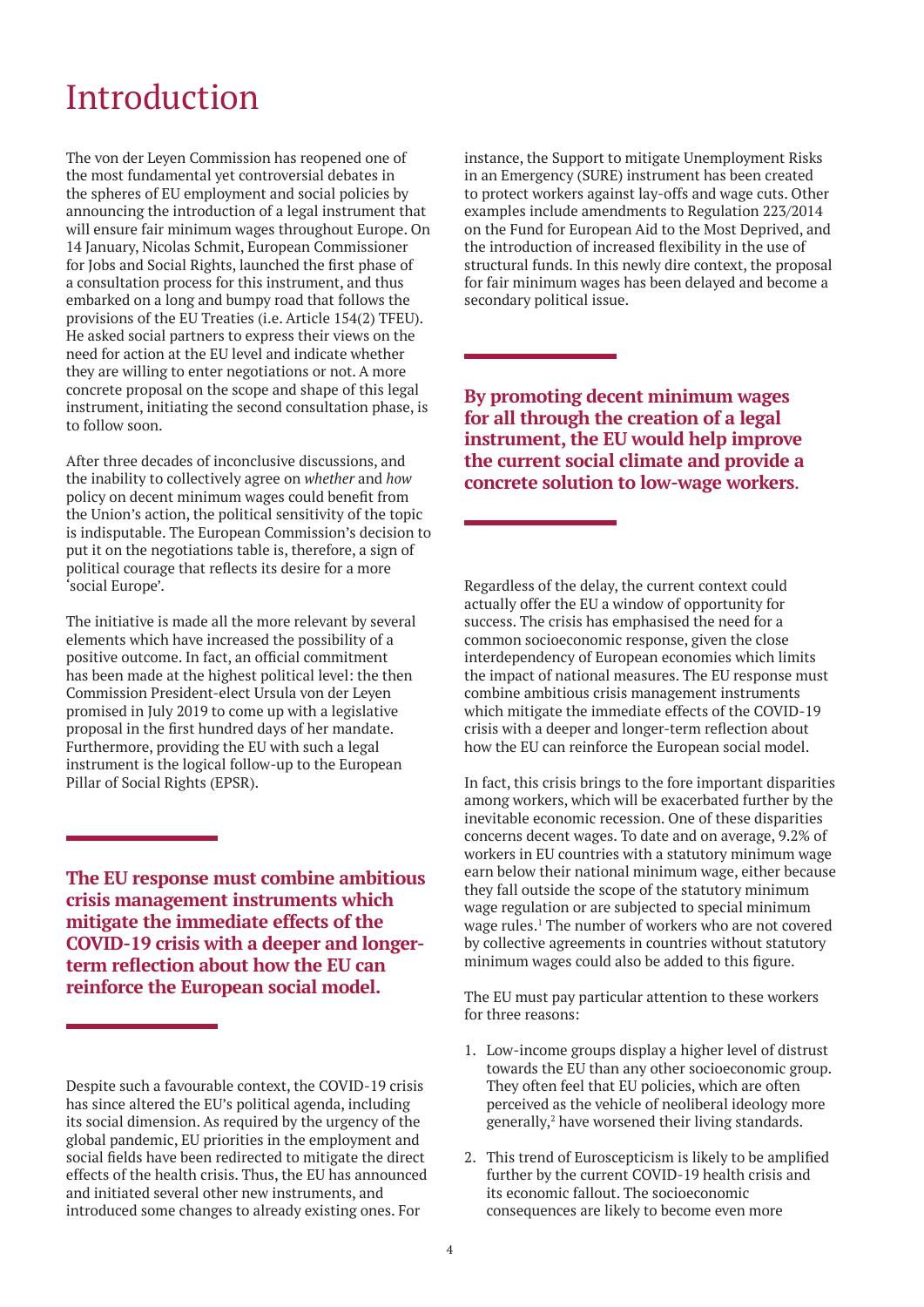adverse for vulnerable workers due to their already precarious situation.

3. EU citizens' level of anxiety about their future is increasing, and trust in EU institutions has deteriorated, particularly in several traditionally pro-EU member states like France, Italy and Spain.3

These three reasons highlight the fundamental need to strengthen the caring dimension of EU policies in such difficult times and stress the positive role the EU can play in protecting its most vulnerable. Such actions have become imperative in a context where the legacy of the austerity measures supported by the EU in the aftermath of the 2008 economic and financial crisis has resurfaced in people's minds, with Eurosceptic forces acting as their echo chambers.

By promoting decent minimum wages for all through the creation of a legal instrument, the EU would help improve the current social climate and provide a concrete solution to low-wage workers who benefit the least from productivity gains, technological advances, globalisation and wage increases. This window of

opportunity, the best in 30 years, is very narrow, however, as the risk of political deadlock remains extremely high.

To maximise the chance of obtaining a European framework for fair minimum wages and guaranteeing its positive impact on workers simultaneously, the Commission must ensure that the immediate crisisrelated measures do not undermine its longer-term ambition for a more social Europe. To do so, it should build its proposal on two major parameters:

- 1. The EU instrument for fair minimum wages should offer a general framework that combines relative and absolute indicators (as based on the EPSR's social rights) and provides national governments and social partners with sufficient leeway to shape it to their national specificities.
- 2. In order to achieve consensus among member states and render the initiative politically acceptable, the proposal must address the fears of its opponents, not least by offering flexibility and a real legal guarantee for countries with collective bargaining systems.

# 1. Minimum wage and the EU: A history of trials and tribulations

Previous attempts to establish a European policy on minimum wages were doomed to fail, resulting in a long, timid relationship between the Union and its commitment for minimum wages. The complete fulfilment of this already fickle alliance is held back further by hardliners.

# **1.1 A HISTORY OF TIMID LOVE...**

A proposal for a European policy on minimum wage first entered the public debate following the adoption of the 1989 Community Charter of Fundamental Social Rights for Workers, which referred to fair remuneration. Since then, the Charter has been used as a reference point in discussions advocating equitable wages. To support this endeavour, the Commission published an opinion in 1993 which urged member states to improve labour market transparency relating to wages, ensure that the right to an equitable wage is respected and invest in human resource development.4

Minimum wages have also been on the European Parliament's radar for decades. For instance, due to a continuous increase of poverty and social exclusion in Europe – income poverty grew from 15% in 2001 to 16.6% in 2008 $^5$  –, it passed a resolution in 2008 to ensure that minimum wages prevent income poverty and guarantee a decent standard of living. To this end, it called for an EU target of minimum wages equalling 60% of the relevant (i.e. national or sectoral) average wage.<sup>6</sup> In 2016, it reiterated its request, publishing another resolution

which urges national governments to introduce minimum wages that were consulted with social partners.<sup>7</sup> Finally, the debate on minimum wages in the EU received great attention during the 2019 European Parliament elections, with candidates from the Socialists & Democrats, Greens, Renew Europe and European United Left rallying support for this cause.

**Despite institutional actors' clear support for a European policy on minimum wage, the Union's actions have so far been limited to some voluntary mutual learning activities.**

Nevertheless, despite institutional actors' clear support for a European policy on minimum wage, the Union's actions have so far been limited to some voluntary mutual learning activities among EU countries.<sup>8</sup>

Against this backdrop, the 2017 proposal for an interinstitutional proclamation endorsing the EPSR, which calls for the implementation of 20 social principles, represents a long-awaited breakthrough. Not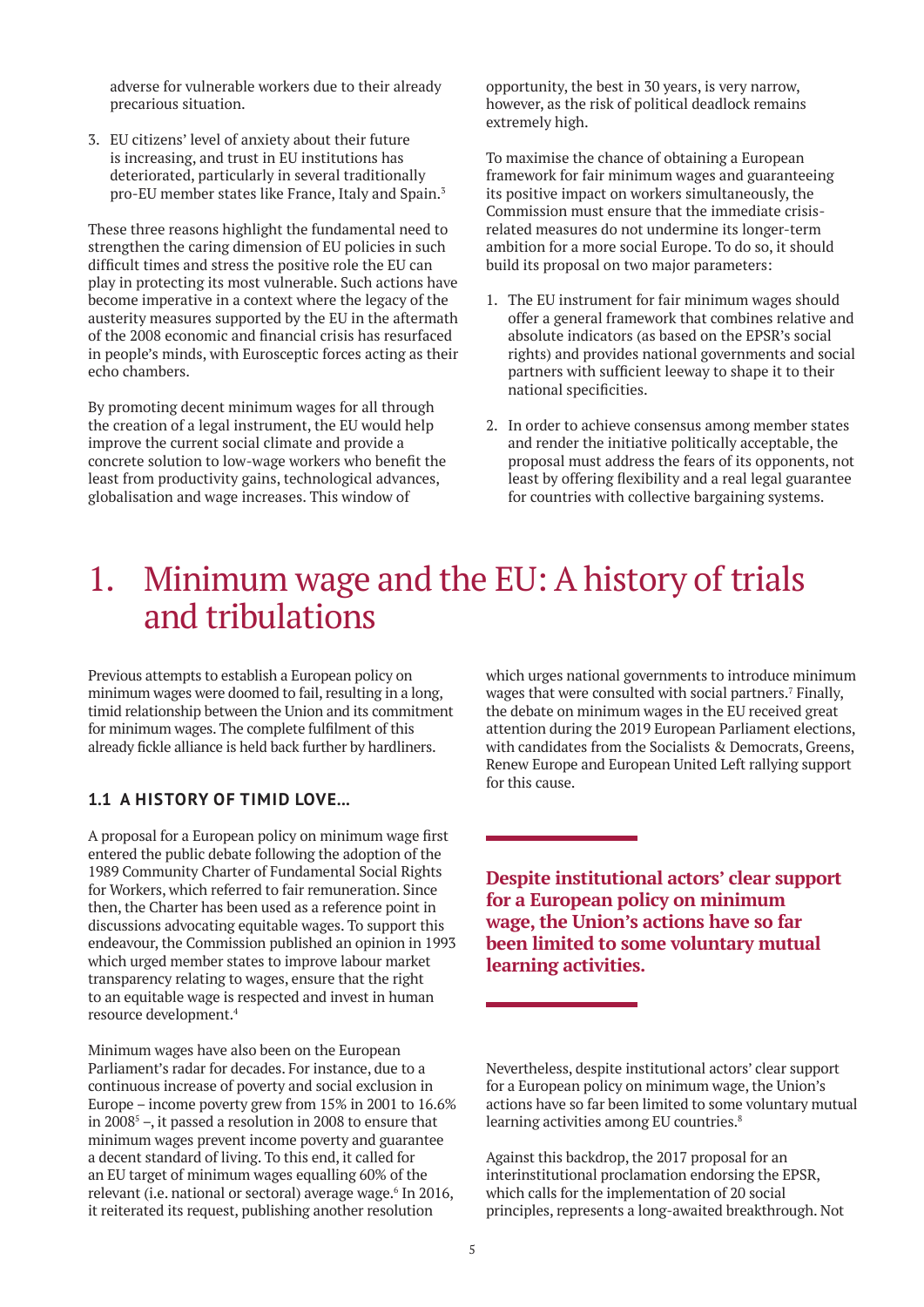only because it demands, via its Principle 6 (as did the documents mentioned earlier), that workers be given the right to fair wages to establish a decent standard of living,<sup>9</sup> or stipulates that adequate minimum wages shall be ensured and in-work poverty prevented. It is also because all the member states endorsed it, thereby opening a window for concrete actions at the Union level.

However, although the EPSR is important symbolically, it neither specifies how adequate minimum wages should be established nor proposes concrete steps to achieving the objective. Thus, member states' efforts to comply with Principle 6 are very uneven.

# **1.2 ...HIJACKED BY HARDLINERS**

The opposition to EU interventions in wage-setting relies on various arguments: EU competences are absent from the area of pay; EU interventions would supposedly impact competitiveness and job creation negatively; EU interventions would feed a race to the bottom; or the European Court of Justice would be assigned the power to overrule national labour laws, thus limiting trade unions' ability to negotiate collective agreements.

**The presence of hardliners are mainly explained by the great diversity of wagesetting mechanisms in the EU and some member states' desire to protect their systems from EU interference.**

Each of these arguments is used by different stakeholders, thus reflecting various interests and positions within the opposition. As regards business associations, they argue that a European instrument for

minimum wages would not account for each member state's economic landscape and could have adverse effects on competitiveness, hiring or quantity of work.

BusinessEurope's response to the Commission's first consultation phase highlights that there is room to discuss European coordination of minimum wages. However, it also specifies that it should be done broadly to increase prosperity, convergence and social cohesion via already existing instruments (e.g. the European Semester), rather than by imposing strict rules on countries.10

Meanwhile, most trade unions responded positively to the Commission's minimum wage initiative. In fact, the European Trade Union Confederation indicated that it is, in principle, open to commencing negotiations with employers. However, it did also ask the Commission to clarify its position on several elements first, not least the guarantee not to undermine social partners' autonomy.11

It is also important to note the lack of consensus among European trade unions on the need for EU action in this field. The different stances and presence of hardliners are mainly explained by the great diversity of wagesetting mechanisms in the EU and some member states' desire to protect their systems from EU interference. Sweden and Denmark are the figureheads of this resistance. Hence, several trade unions are pushing against this new EU initiative. They argue that legally binding requirements would significantly distort the quality and efficiency of their social dialogue, could include a target that is too low or would reduce the incentives for both workers and employers to pursue social dialogue.<sup>12</sup>

The difficulty of coordinating very diverse wage-setting regimes is clearly one of the reasons why a European policy on minimum wages is yet to come to fruition. Broadly speaking, two wage-setting systems can be identified in the EU: one is based on statutory minimum wages and is used in 21 member states, while the other relies on collective bargaining agreements and is in effect in 6 countries. However, digging under the surface,

| <b>System</b>                                                                                                                                               | <b>Countries</b>                                                                  |
|-------------------------------------------------------------------------------------------------------------------------------------------------------------|-----------------------------------------------------------------------------------|
| Minimum wages set by sectoral collective agreements                                                                                                         | Cyprus, <sup>13</sup> Denmark, Italy, Sweden*                                     |
| Minimum wages set by national (cross-sectoral or inter-<br>occupational) agreements between trade unions and employers                                      | Austria, Finland                                                                  |
| National minimum wage set by collective agreements, but<br>extended and made binding by law or ministerial decree                                           | Belgium, Estonia                                                                  |
| National minimum wage set by the government following<br>non-binding tripartite consultations                                                               | Bulgaria, Czechia, Hungary, Latvia, Lithuania, Poland, Portugal, Slovakia*, Spain |
| Minimum wages set by expert committees                                                                                                                      | Germany*, Ireland                                                                 |
| Minimum wage set by the government and bound by a fixed rule                                                                                                | Croatia, Luxembourg, Malta, Netherlands                                           |
| Minimum wage set by the government and based on a fixed rule<br>or target (e.g. growth, employment, poverty), but subject to the<br>government's discretion | Slovenia*, Greece, France                                                         |
| Minimum wage set by the government without a fixed rule                                                                                                     | Romania                                                                           |

#### **Table 1. Wage-setting systems in EU member states (2018)**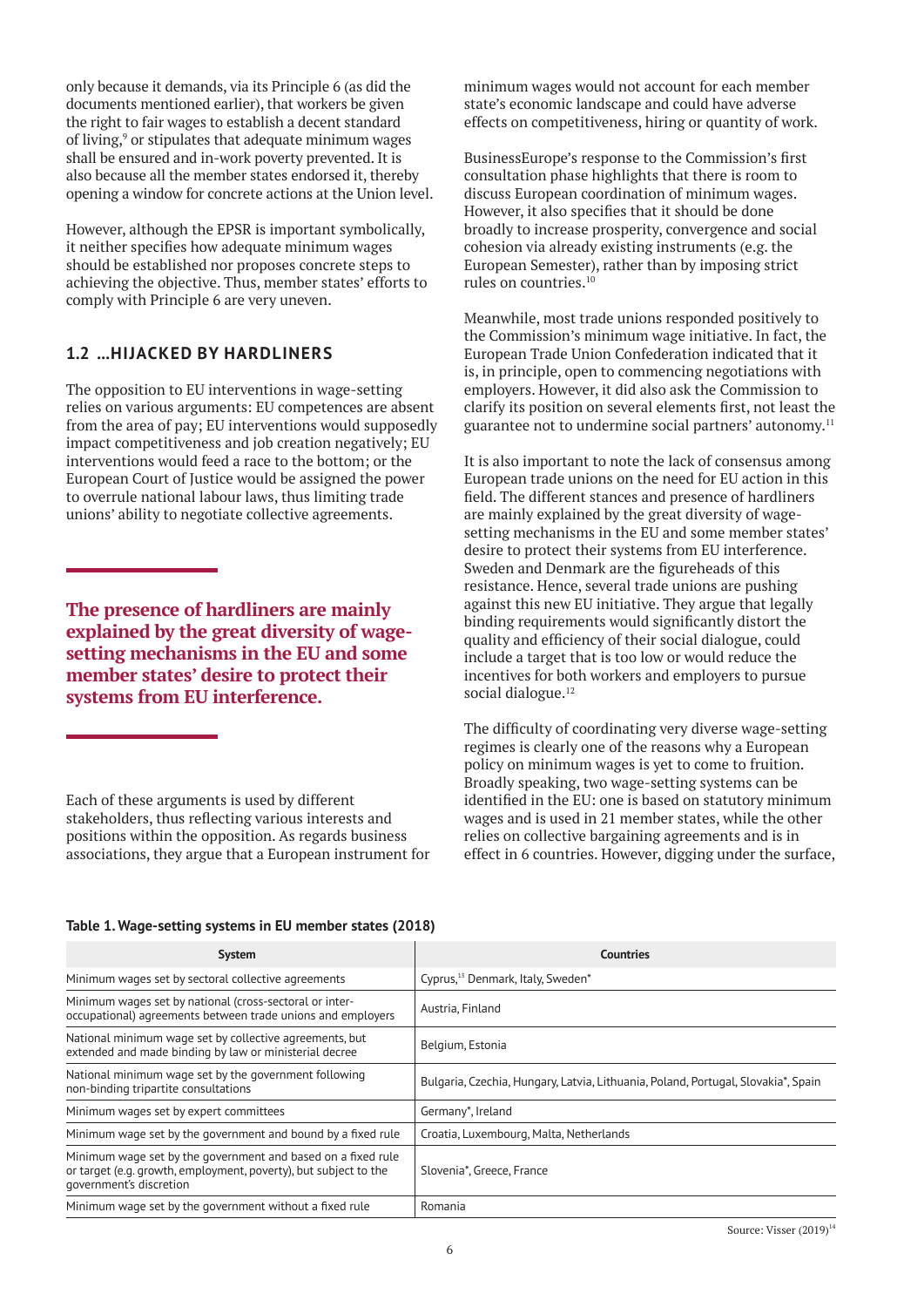

Fig. 2

### MINIMUM WAGES IN EUROPE (2018)

#### Minimum wages  $(\epsilon)$  Kaitz index (%)



Source: Authors, based on *Eurostat* and *Organisation for Economic Co-operation and Development*<sup>15</sup>

more variations can be found when considering the degree of social partners' involvement, deployment of technocratic committees, or use of social indicators and discretionary decisions by the government. Following these criteria, another eight unique systems can be identified (see Table 1).

Besides the different wage-setting systems, the level of minimum wages also varies significantly across the EU, ranging from €1,998.6 a month in Luxembourg to €260.8 in Bulgaria in 2018.16 The different minimum wages' relationship to the overall wage distribution (i.e. Kaitz index) also differs greatly, from 61.6% of the median wage in France to 41.2% in Spain, again in 2018 (see Figure 1).

Moreover, another important element of member state variation is the number of workers who earn wages at or around the minimum wage. As indicated in Figure 2, it varies from 3.7% in Czechia to 22.2% in Poland, with the European median at 11.4%. The relative value of the minimum wage (i.e. as a percentage of the median wage) and share of workers earning a salary equal or close to the minimum wage indicate the potential impact of raising minimum wages. In some countries, a large percentage of workers depend on the minimum wage, even if it is set below an adequate threshold. For example, 11.9% of workers in Spain earned a salary close to the minimum wage in 2016. The minimum wage in question only represented 37.7% of the median.<sup>17</sup> In such countries, raising the minimum wage to an adequate level would benefit a large number of workers drastically.



### EMPLOYEES EARNING AROUND MINIMUM WAGE IN EUROPE (%, 2016)

Source: Authors, based on Aumayr-Pintar, Rasche and Vacas-Soriano (2019)<sup>18</sup>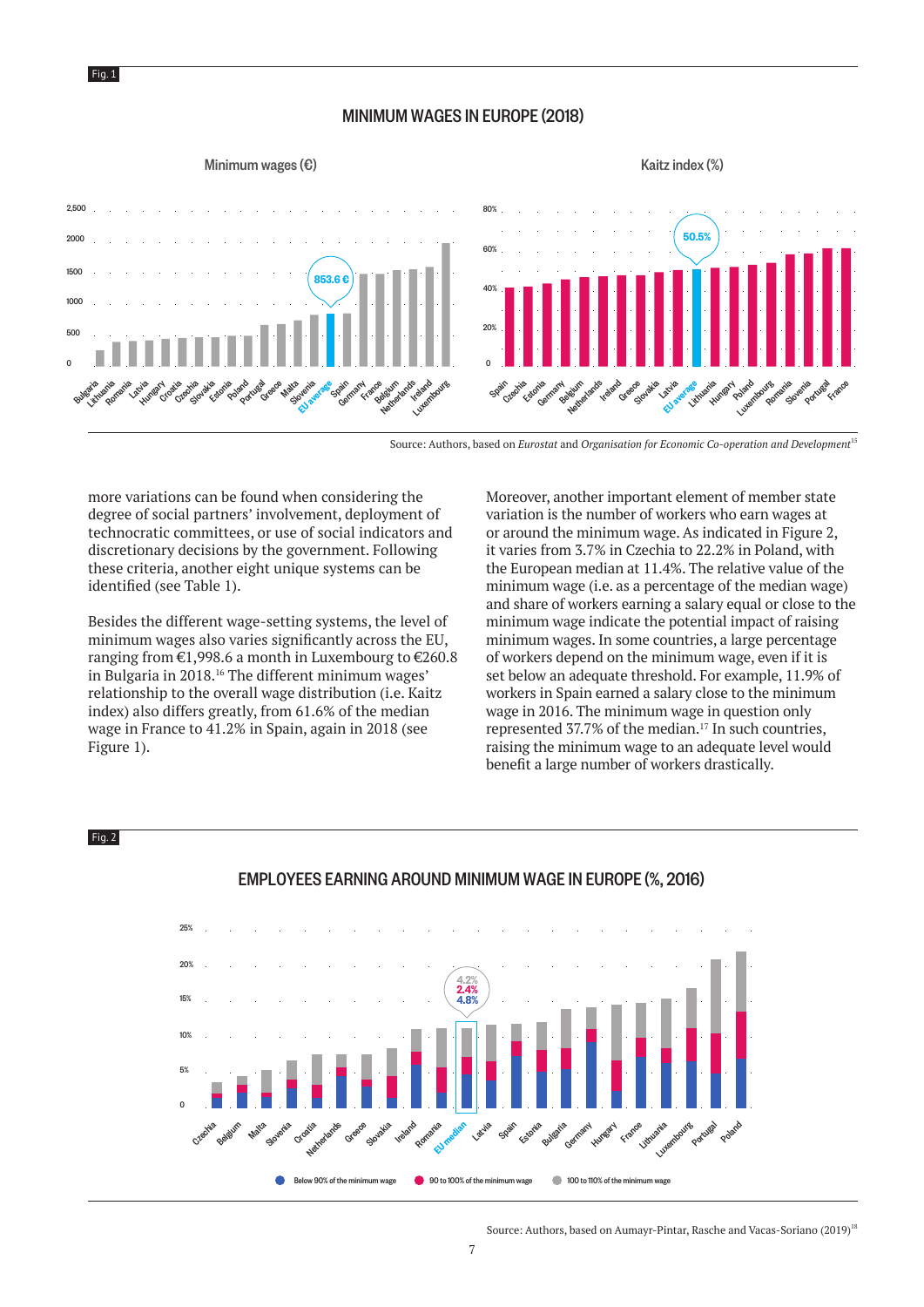# 2. The Commission's approach: A promising strategy to tackle multiple social challenges

The approach presented in the European Commission's consultation document for the first phase represents a solid basis, as it considers the diversity and complexity of wage-setting mechanisms in Europe.19 Additionally, the approach serves multiple objectives, which can be grouped into two categories: (i) making work a springboard for decent living; and (ii) boosting social convergence.

### **2.1 CATEGORY 1: MAKING WORK A SPRINGBOARD FOR DECENT LIVING**

Four objectives are mentioned in the consultation document: (i) ensuring fair minimum wages; (ii) providing adequate coverage; (iii) establishing clear criteria for (re)calculating minimum wages; and (iv) increasing the involvement of social partners. Developing a policy which combines these four objectives provides a smart starting point as it addresses the different challenges and flaws of national minimum wage policies comprehensively.

# **OBJECTIVE 1**

 $Fig. 3$ 

Ensuring fair minimum wages is crucial, given growing wage inequalities and a worsening situation for low-income workers. This partly explains the recent increase of in-work poverty in 16 out of 28 member states from 2008 to 2018, and from 8.6% to 9.4% at the EU level.20 The proportion of low-wage workers (i.e. those earning less than two-thirds of the national median wage) is also following a similar trend, increasing from 16.7% to 17.2% across the EU between 2006 and 2014.21

Furthermore, the development of new business models and the deployment of atypical work in poorly regulated sectors can expose workers to lower social standards. In 2018, compared to standard employees, atypical workers suffered from higher levels of in-work poverty; 15.6% for part-time workers and 16.2% for temporary workers.22 Thus, many workers in Europe do not earn a decent minimum wage which meets their basic needs. As indicated in Figure 1, only 2 out of the 18 countries (i.e. France and Portugal) have a minimum wage that exceeds the 60% threshold of the median wage.

**The development of new business models and the deployment of atypical work in poorly regulated sectors can expose workers to lower social standards.**

### **OBJECTIVE 2**

To achieve decent living for all workers, providing adequate coverage is also fundamental. Most workers in countries with statutory minimum wages are



# COLLECTIVE BARGAINING COVERAGE IN EUROPE (%)

Source: Authors, based on *Organisation for Economic Co-operation and Development*, *Workers' Participation* and Christofides (2019)<sup>23</sup>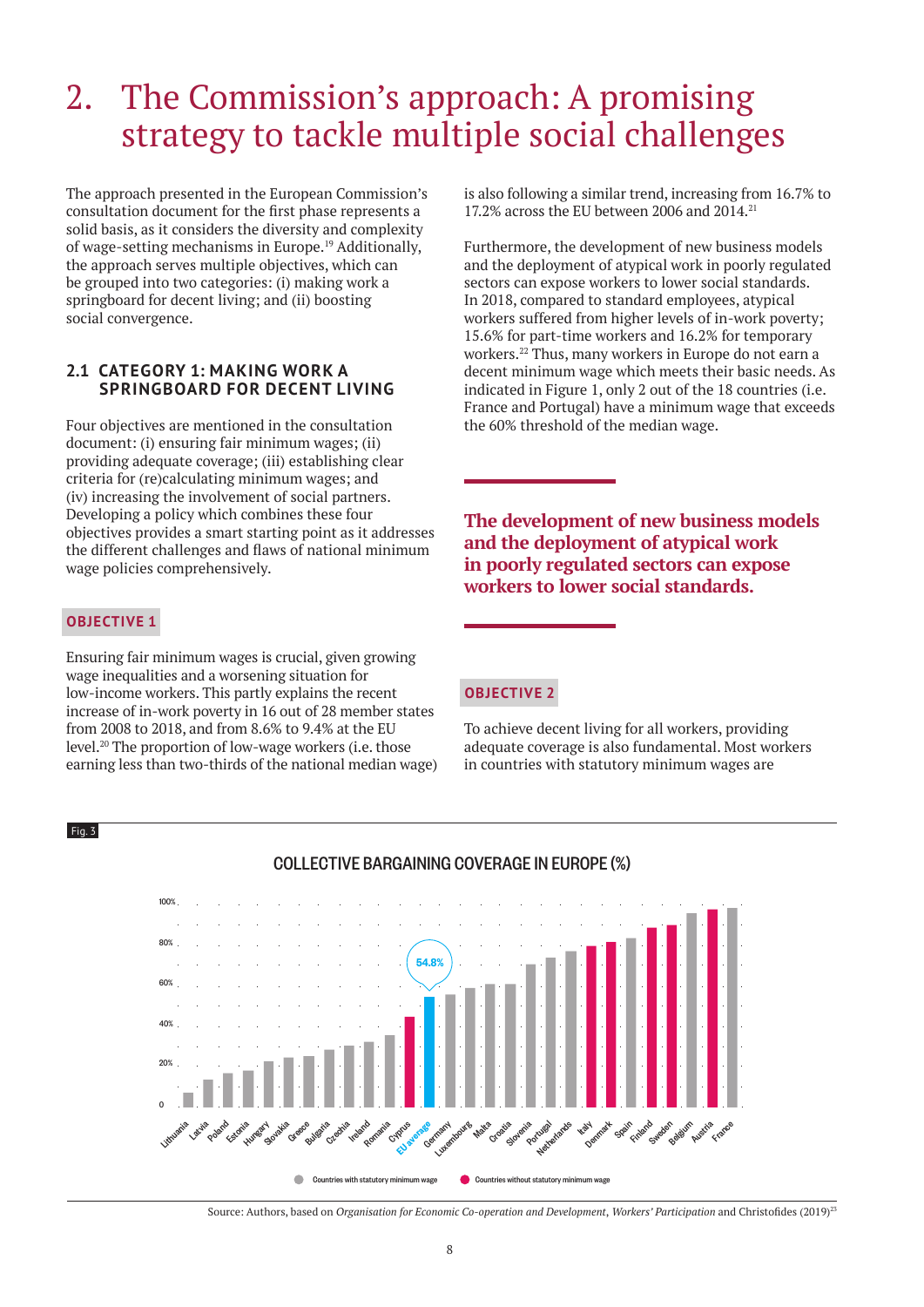covered, although exceptions (e.g. youths, apprentices, long-term unemployed, public sector employees) are built into some national laws. The issue is, therefore, more prevalent in countries which rely on collective bargaining. Although most boast high shares of protected workers (i.e. 80% to 98%), collective bargaining coverage only reaches 45% in Cyprus (see Figure 3, page 8).

# **OBJECTIVE 3**

Establishing clear criteria for updating wages frequently and regularly is necessary, given that some national governments rely on discretionary decisions in wage-setting. While some countries set targets and indicators to determine their minimum wages, others subject it to non-socioeconomic factors, such as their political contexts. In fact, deciding to raise the minimum wage might be influenced by the political orientation of the ruling government and can occur just before an important election to influence voters.

### **OBJECTIVE 4**

The consultation document stresses the importance of increasing the involvement of social partners, as effective social dialogue is the best way to promote fair wages while simultaneously considering economic realities. Minimum wage-setting currently does not require the involvement of social partners in 10 member states.<sup>24</sup> In the remaining 17, only a majority of 9 has non-binding consultation.25

**While some countries set targets and indicators to determine their minimum wages, others subject it to non-socioeconomic factors, such as their political contexts.**

#### Fig. 4

#### MINIMUM WAGE DEVELOPMENTS IN EU COUNTRIES (PPS, 2000-2020)



Source: Authors, based on *Eurostat*<sup>26</sup>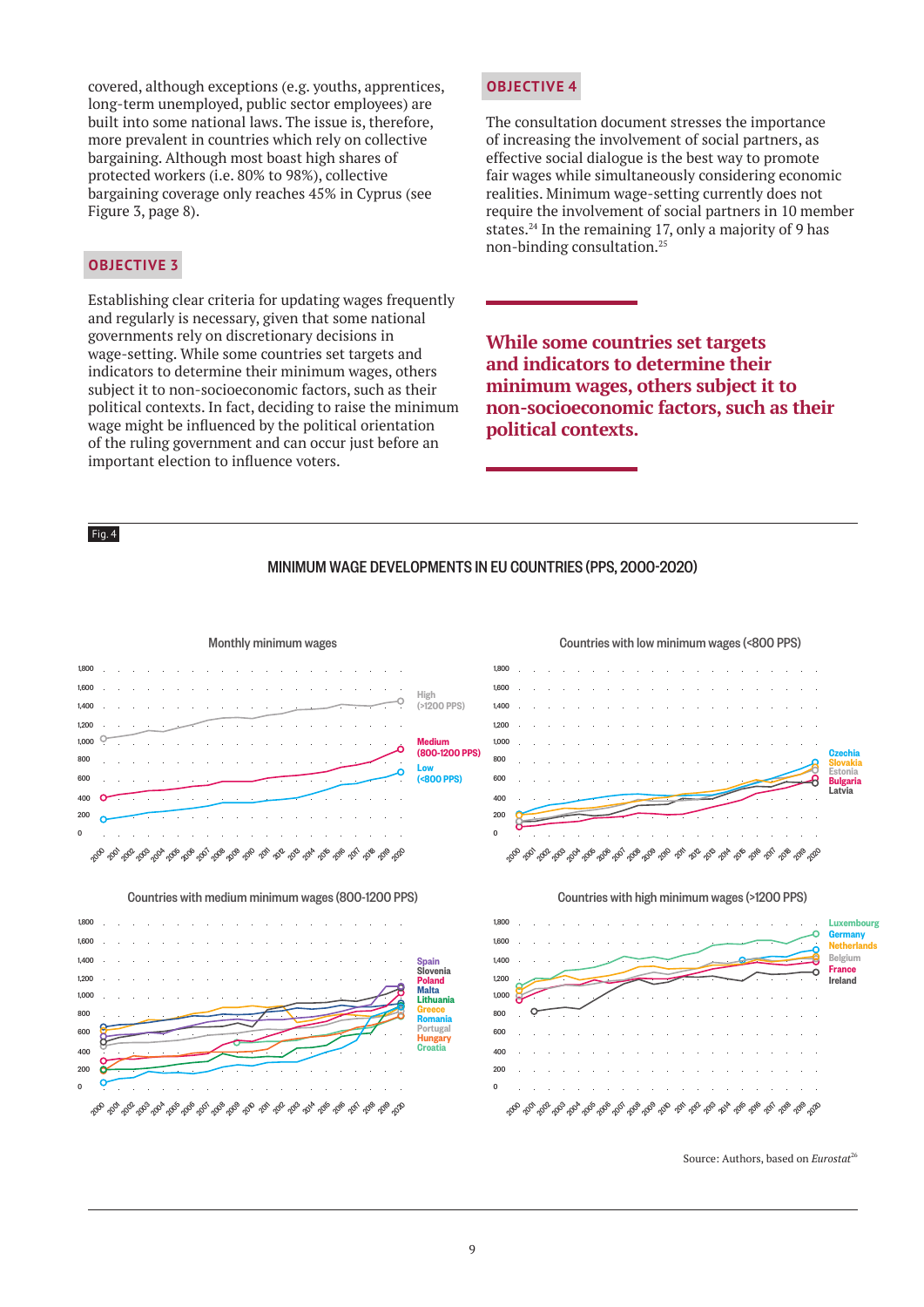### **2.2 CATEGORY 2: CONVERGING SOCIAL REALITIES**

The Commission consultation document mentions that one of the positive outcomes of a European framework on fair minimum wages would be an upward convergence in working conditions across the EU. This represents a clear objective of the EPSR.

In this respect, Commissioner Schmit has highlighted that a European minimum wage framework would ensure a level playing field for businesses, where competition is based on productivity and innovation rather than differences in labour costs.<sup>27</sup>

In recent years, EU member states experienced some form of wage convergence, not least due to significant increases in countries experiencing meagre minimum wages. Thus, the ratio between the group of countries

with the highest value of statutory minimum wages and the group with the lowest has diminished over time, from 6.07 in 2000 to 2.11 in 2020 (see Figure 4, page 9).

That being said, Figure 4 also indicates that, even when calculated in purchasing power terms, the catch-up process still displays important gaps in the level of minimum wages, with a ratio of 2.94 between the two most extreme values (i.e. Luxembourg and Bulgaria). Thus, the minimum wage remains exceptionally low in certain member states and continues to lag behind growth and productivity developments. For instance, while Lithuania's minimum wage has grown by 182% between 2000 and 2018, its productivity rose by 247%. This differentiated evolution reveals the inability of the labour markets to self-adjust fast enough. It also highlights the need to introduce European mechanisms which ensure a coherent relation between minimum wages and productivity.

# 3. Recommendation for making the Commission's initiative a success

The European Commission must place two key considerations at the heart of its future proposal for fair minimum wages if it is to succeed. Firstly, it must ensure that the parameters of the EU instrument achieve its initial objectives of offering decent living to low-wage

workers while simultaneously curbing wage inequalities. Secondly, it must build consensus and convince the hardliners to gain the necessary political support of member states.

#### **Table 2. Outline of recommendations for the European Commission**

| <b>Objectives</b>                                                   | <b>Recommendations</b>                                                                                                                                                                                                                                                                                                                                                                                                                                                                                                                                                         |
|---------------------------------------------------------------------|--------------------------------------------------------------------------------------------------------------------------------------------------------------------------------------------------------------------------------------------------------------------------------------------------------------------------------------------------------------------------------------------------------------------------------------------------------------------------------------------------------------------------------------------------------------------------------|
| Create an egalitarian wage structure<br>and support a decent living | Combine two instruments (i.e. relative and absolute indicators) into one.<br>As regards relative indicators, use the net remuneration of workers and compare it to national median<br>earnings.<br>As regards absolute indicators, use the Pillar as the operational framework to define the 'European<br>3.<br>way' of decent living, and base the development of the absolute indicators on a common methodology<br>for a minimum decent living wage.                                                                                                                        |
| Achieve political consensus                                         | Create an instrument that provides both ambition and flexibility simultaneously.<br>4.<br>Ensure the legal prevalence of collective agreements and social partners' autonomy in collective<br>5.<br>bargaining systems.<br>Implement the instrument gradually.<br>6.<br>Strive for full coverage of all workers and ask member states to report regularly on the level<br>of coverage of collective agreements and/or minimum wage regulation.<br>Make the issue of adequate minimum wage key elements of the European Semester<br>8.<br>and country-specific recommendations. |

### **3.1 FULFILLING A TWOFOLD OBJECTIVE: A MORE EGALITARIAN WAGE STRUCTURE AND DECENT LIVING**

Fulfilling the twofold objective of a more egalitarian wage structure and decent living should serve as a compass guiding the Commission's definition of what is fair and adequate. By doing so, the EU proposal should:

- $\blacktriangleright$  combine two instruments relative and absolute indicators – into one; and
- $\blacktriangleright$  turn the EPSR into an operational framework which defines the 'European way' of decent living and develop a common methodology on a minimum decent living wage which determines the selection of absolute indicators.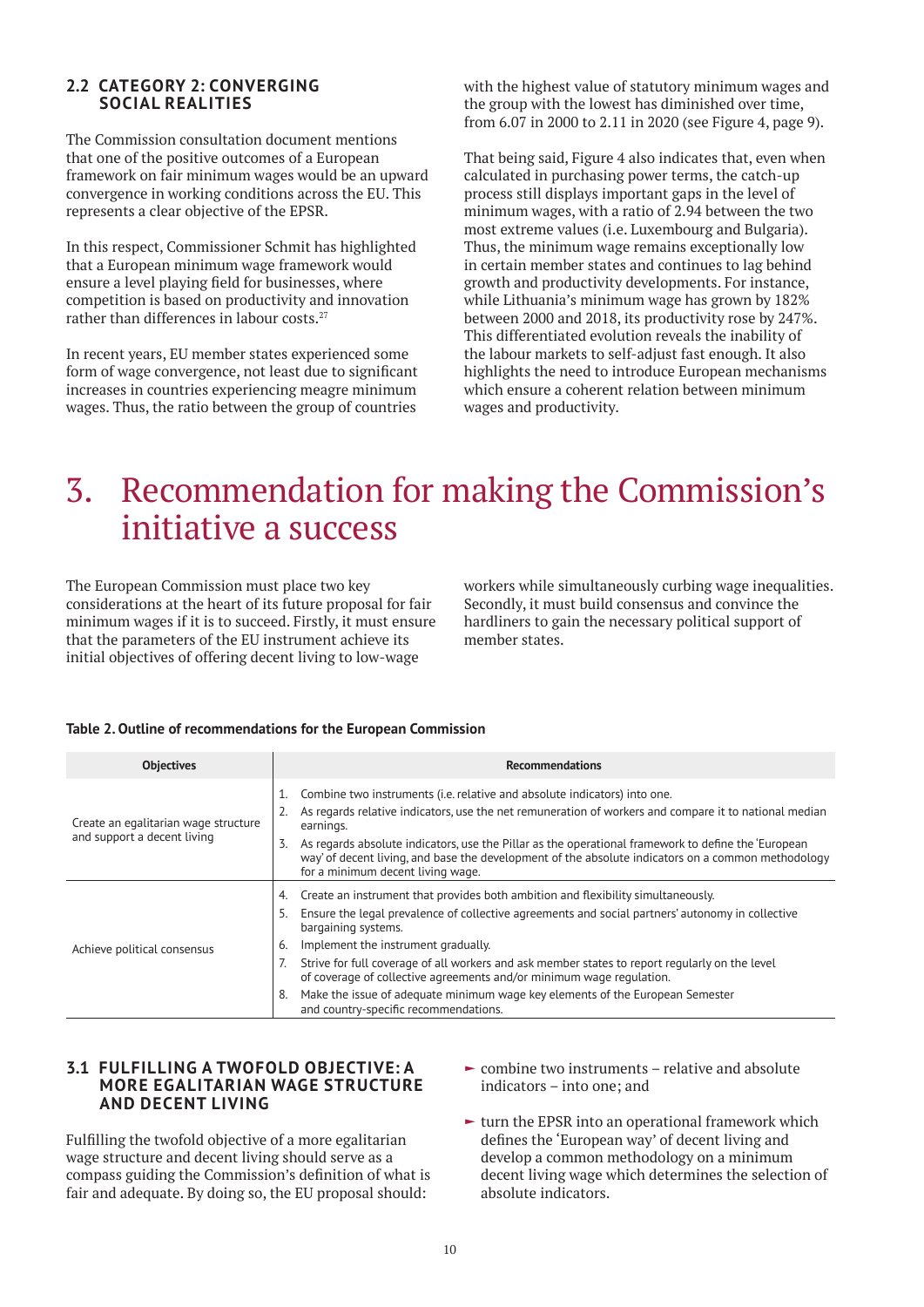Much has already been done to determine the fairness of minimum wages, resulting in using a relative indicator to prevent a wage distribution that is too dispersed and unequal. While there is a general agreement on the level of this indicator (i.e. 60%), there are ongoing discussions and pre-existing divergent practices on whether it should relate to the median or average wage, and the national gross or net.

# **A high relative value of the minimum wage is not a shield against poverty.**

While the Commission should not lose sight of its political objective amidst the technical aspects, it must do its utmost to ensure an effective and positive impact on low-wage workers. When choosing between the mean and median, the Commission should use median wages as a reference point as they are less sensitive to changes at the ends of the wage distribution and therefore less prone to sudden developments. In other words, the drastic increase in the wages of one group of workers would influence the average more than the median. Thus, the median would provide a more accurate representation of central tendency than the average.

As regards the gross versus net debate, it is important to highlight the different levels of tax and benefits that apply to low-wage earners across Europe. It is best to use the net indicator not only for the sake of comparing, but also because what truly matters is net-take home pay.

Taking all this into consideration, the upcoming EU initiative should look at the net remuneration of low-wage workers and compare it to national median earnings. Using a relative indicator bears the benefit of establishing a clear and easy-to-communicate target which can serve as a reference point for gradual implementation and upward convergence. However, using a relative indicator alone will not lift certain workers out of poverty and offer them a decent life.

In fact, a high relative value of the minimum wage is not a shield against poverty. In countries where wages are low in general, a relatively high share of the median national wage does not mean that people will meet their basic needs. Thus, introducing absolute indicators to complement the relative one is necessary to assess workers' ability to afford a decent life. The difficulty then is in defining what a decent life entails concretely. Establishing such a definition at the European level is challenging (although not impossible) given the significant price differences in the EU and important variations on how this concept is perceived from one country to another.

There is nonetheless a credible answer to the detractors of a European approach to decent living. In fact, the

EPSR provides an ideal framework for developing a common methodology which defines the 'European way' of decent living. Translating the Pillar into an operational framework that can guide national and European policies would, therefore, be a logical follow-up to the 2017 interinstitutional proclamation.

The Commission must kickstart this work with member states and mandate national governments to set up expert groups which assess the costs of having access to the social rights listed in the Pillar. To give an example, Principle 11 of the EPSR gives the right to affordable childcare. However, placing a child in an early childcare structure is rarely provided for free and comes at a price instead, thus representing a significant burden on many household budgets. The cost of childcare differs from one member state to another and is influenced by many national factors. Furthermore, each social right cannot be easily translated into monetary terms as some point to an action to be fulfilled by public policies.<sup>28</sup>

Despite the complexity of this exercise, the EPSR should nevertheless serve as a reference framework for developing a common methodology for a minimum decent living wage (i.e. allowing workers to enjoy a socially acceptable standard of living). The level of minimum wages will reflect national realities.

**The EPSR provides an ideal framework for developing a common methodology which defines the 'European way' of decent living.**

National expert groups should represent social partners adequately if they are to play a central role in the elaboration of a minimum living wage. Such groups could act as an essential component of the future roadmap the Commission plans on launching in 2021, to facilitate the Pillar's implementation at the national level. In fact, this would foster a stronger buy-in to the EPSR from national stakeholders, particularly policymakers and social partners; credit member states' commitment to it; and turn it into a concrete and operational instrument.

Combining absolute and relative indicators is, therefore, necessary to fulfil the two complementary objectives of decent living and an egalitarian wage structure. In turn, both objectives are relevant for building a more social Europe.

# **3.2 ACHIEVING POLITICAL CONSENSUS**

The Commission has taken the right step forward to building consensus by refusing to harmonise the level of national minimum wages or the mechanisms that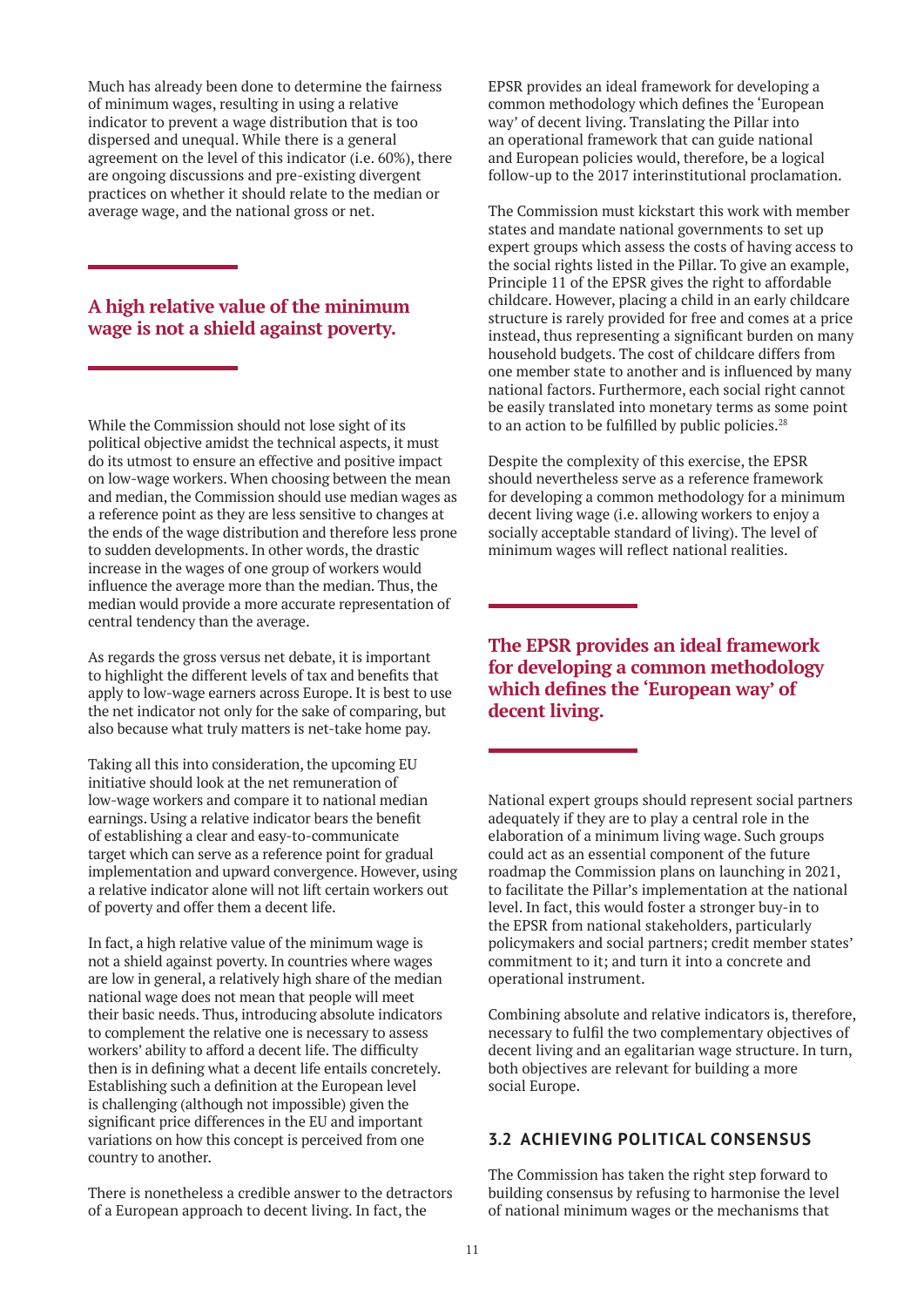determine them. However, it seems that these promises have not yet softened current positions nor reassured the opponents. Thus, the thorny question remains: How does the EU ensure an impactful policy while preserving diverse national wage-setting mechanisms?

**It is imperative that the EU instrument only provides a minimum wage floor, sticks to the principle of minimum requirements, and includes a strong non-regression clause.**

In order to achieve this, the EU initiative must ensure two things:

- $\blacktriangleright$  the creation of an instrument that provides for both ambition (i.e. for countries with high labour standards) and flexibility (i.e. for countries where they can be improved) simultaneously; and
- $\blacktriangleright$  the legal prevalence of collective agreements and social partners' autonomy in collective bargaining systems.

Trade unions in countries with relatively high minimum wages apprehend that a minimum threshold could discourage social partners from engaging in negotiations because some would prefer defaulting on the lower social standard. A similar fear concerns the possibility of the EU interfering in national and/or sectoral wage policy in times of economic crisis, as was the case during the 2008 financial crisis when the Commission made financial help to some member states dependent on them lowering their minimum wages.

Against this background, it is imperative that the EU instrument only provides a minimum wage floor; sticks to the principle of minimum requirements, as stated in the Treaties in the area of employment and social policies; and includes a strong non-regression clause, as requested by trade unions. Such a clause would ensure that the EU does not lower the level of ambition provided in collective bargaining or minimum wage regulation. In other words, it would prevent EU intervention that comes in the form of a downward adjustment of minimum wages in the case of economic turmoil.

Additionally, to reflect the complexity of using both absolute and relative minimum wage indicators adequately, the EU instrument must aim for gradual implementation and not demand an automatic raise. It should give national governments enough time to set up expert groups, and to national social partners to engage in the process, thereby ensuring that national economic realities are taken into account.

As for respecting national practices, it is important to not introduce a collective bargaining minimum coverage threshold (i.e. determining how many workers collective agreements should cover). If it were introduced, it could dissuade employers from entering negotiations and therefore be detrimental to any social dialogue. In fact, a coverage threshold would be dangerous in the sense that it would deliberately leave parts of the economy – not least sectors which are predisposed to low wages and precarity – out of collective agreements.

Instead, the EU instrument on minimum wage should strive for full coverage of all workers and ask member states to report on the levels of coverage in their collective agreements and/or minimum wage regulation regularly. In addition to the implementation rules foreseen by the EU legal instrument on minimum wage, these reports should feed into the country reports which contribute to the European Semester. This would ensure that the issue of adequate minimum wages is considered when drafting the country-specific recommendations.

**The EU instrument on minimum wage should strive for full coverage of all workers and ask member states to report on the levels of coverage in their collective agreements and/or minimum wage regulation regularly.**

Moreover, the EU initiative must ensure that sectors regulated by collective agreements are exempted from the EU legal instrument. Therefore, an EU framework with multiple indicators (i.e. relative and absolute ones combined) would only apply to workers in sectors that are not covered by collective agreements and promote the full coverage of collective bargaining. The EU would stick to its promise to promote social dialogue by respecting collective agreements, create a juridical framework where collective bargaining can coexist with statutory minimum wages, and focus on sectors where workers are subjected to low-pay exploitation. What matters most is the outcome: A European minimum wage for all workers, regardless of the sector in which they work.

Finally, building up political consensus – not least by stressing the benefits for all – is key. The sensitive debate on a European framework on minimum wages is a unique occasion to foster constructive discussions about the importance of and need for economic and social convergence in Europe. It would not only provide economic actors with a more level playing field in the Single Market but also prove that the EU can protect its most vulnerable and rectify low-income groups' gloomy image of the European project.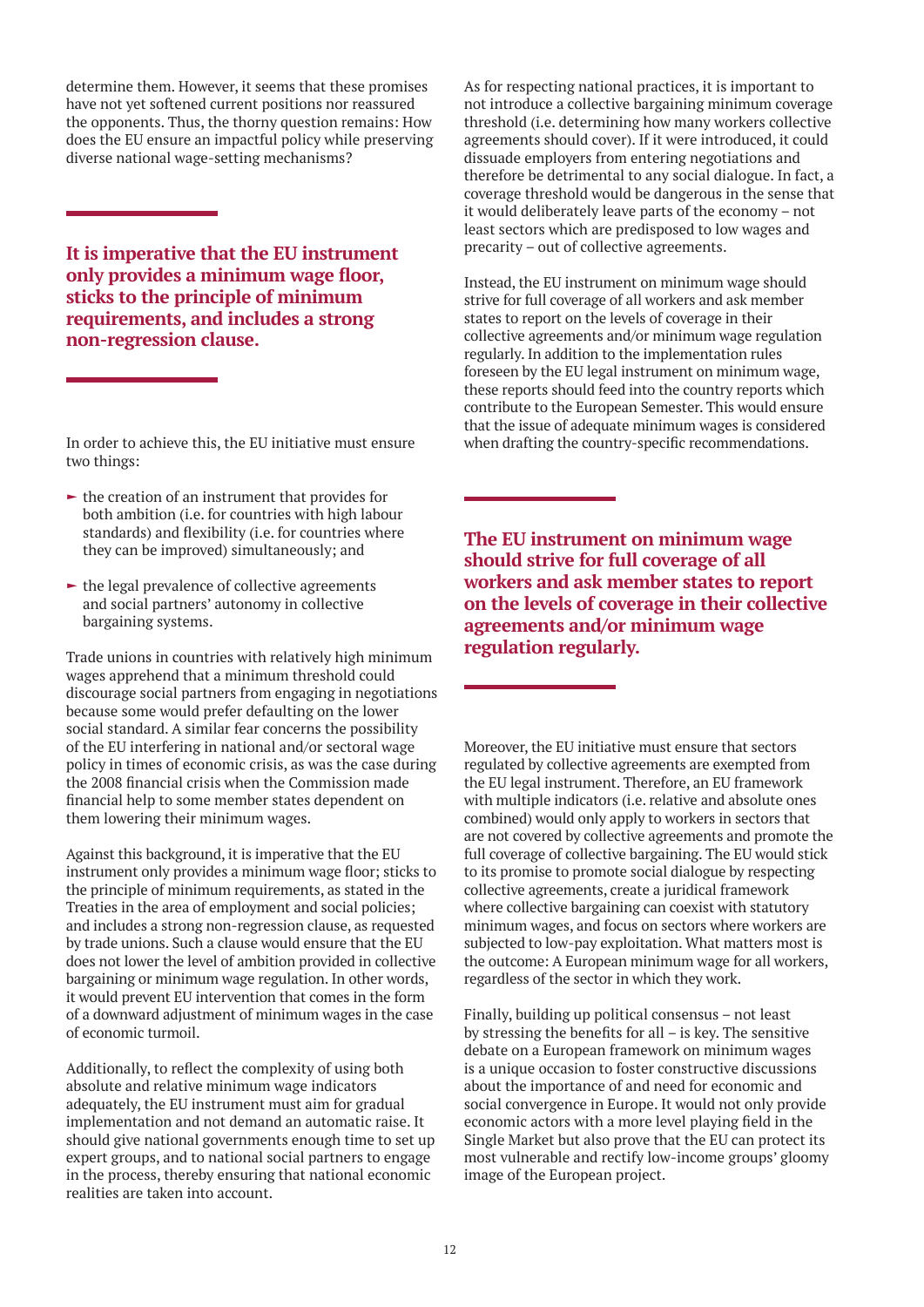# Conclusion

The European Commission's approach represents a solid starting point to establishing an impactful and considerably thought-through European framework on minimum wages, thus creating a historic opportunity for the EU to become more equal and improve the working conditions of its low-paid workers.

It would also bring some positive prospects to the future of the European project at a time when all minds are in crisis management mode, trying to stop the spread of COVID-19 and limit its harmful effects. By reinforcing its caring dimension, the EU would anticipate the impact the current crisis will have on its political landscape, as the socioeconomic consequences are likely to provide fertile ground for radical and Eurosceptic voices. In fact, although there is still no clear signal that anti-EU forces have massively benefited from the crisis, such developments remain a possible scenario to be avoided.

**The sensitive debate on a European framework on minimum wages is a unique occasion to foster constructive discussions about the importance of and need for economic and social convergence in Europe.**

The success of the upcoming Commission's proposal will, therefore, be determined by its ability to address the fears of its opponents and convince them of the great benefit such an initiative would have on the long-term prospects of the European project, especially in today's context. This will require a great deal of political agility at a time when national policymakers have their eyes fixed on the immediate effects of the COVID-19 crisis.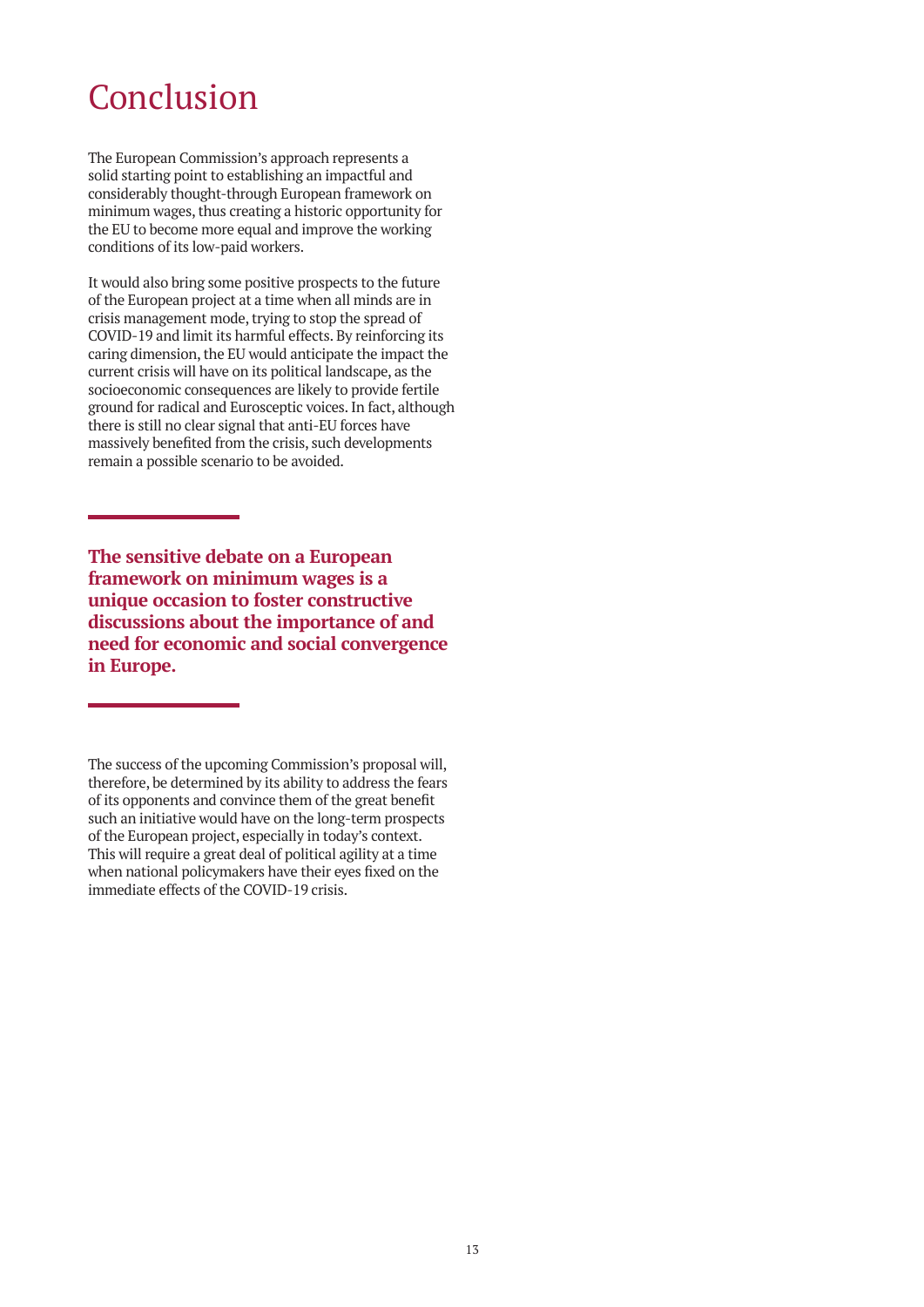- **<sup>1</sup>** Based on authors' calculations. See *Eurostat,* "[Employees by sex, age and](https://ec.europa.eu/eurostat/web/products-datasets/product?code=LFSQ_EEGAIS)  [occupation \(1 000\)"](https://ec.europa.eu/eurostat/web/products-datasets/product?code=LFSQ_EEGAIS), lfsq\_eegais (accessed 27 May 2020). Aumayr-Pintar, Christine; Matthias Rasche and Carlos Vacas-Soriano (2019), [Minimum](https://www.eurofound.europa.eu/publications/report/2019/minimum-wages-in-2019-annual-review)  [wages in 2019 – Annual review](https://www.eurofound.europa.eu/publications/report/2019/minimum-wages-in-2019-annual-review), Dublin: European Foundation for the Improvement of Living and Working Conditions.
- **<sup>2</sup>** The results of the Brexit referendum in 2016 or the French referendum on the Treaty establishing a Constitution for Europe in 2005 are illustrative of this strong divide between socioeconomic groups, and low-income groups' lower level of support for the European project.
- **<sup>3</sup>** European Foundation for the Improvement of Living and Working Conditions (2020), [Living, working and COVID-19 dataset](https://www.eurofound.europa.eu/data/covid-19), Dublin.
- 4 Commission of the European Communities (1993), Commission Opinion [on an equitable wage,](https://op.europa.eu/en/publication-detail/-/publication/9dc0053c-8219-40a8-a0ad-4c85f30f943b) COM (93) 388 final, Brussels.
- **<sup>5</sup>** *Eurostat,* "[At-risk-of-poverty rate by poverty threshold, age and sex EU-](http://appsso.eurostat.ec.europa.eu/nui/show.do?dataset=ilc_li02)[SILC and ECHP surveys"](http://appsso.eurostat.ec.europa.eu/nui/show.do?dataset=ilc_li02), ilc\_li02 (accessed 16 March 2020). Cut-off point: 60% of median equivalised income after social transfers.
- **<sup>6</sup>** European Parliament (2008), [European Parliament resolution of 9 October](https://eur-lex.europa.eu/legal-content/EN/TXT/?uri=CELEX%3A52008IP0467)  [2008 on promoting social inclusion and combating poverty, including](https://eur-lex.europa.eu/legal-content/EN/TXT/?uri=CELEX%3A52008IP0467)  [child poverty, in the EU,](https://eur-lex.europa.eu/legal-content/EN/TXT/?uri=CELEX%3A52008IP0467) 2008/2034(INI).
- **<sup>7</sup>** European Parliament (2016), [European Parliament resolution of 14](https://eur-lex.europa.eu/legal-content/EN/TXT/?uri=CELEX%3A52016IP0346)  [September 2016 on social dumping in the European Union](https://eur-lex.europa.eu/legal-content/EN/TXT/?uri=CELEX%3A52016IP0346), 2015/2255(INI).
- **<sup>8</sup>** There are many examples of knowledge sharing on minimum wages under the European Commission's Mutual Learning Programme. See e.g. Christofides, Louis N. (2019), [Peer review on "Minimum wages – extending](https://ec.europa.eu/social/main.jsp?langId=en&catId=1070&furtherNews=yes&newsId=9366)  [coverage in an effective manner" – Host country discussion paper](https://ec.europa.eu/social/main.jsp?langId=en&catId=1070&furtherNews=yes&newsId=9366), Brussels: European Commission.
- **<sup>9</sup>** European Parliament, Council and European Commission (2017), [Interinstitutional Proclamation on the European Pillar of Social Rights](https://eur-lex.europa.eu/legal-content/EN/TXT/?uri=CELEX%3A32017C1213%2801%29), 2017/C 428/09.
- **<sup>10</sup>** BusinessEurope (2020), ["Response to first phase social partner](https://www.businesseurope.eu/sites/buseur/files/media/position_papers/social/2020-02-19_response_first_stage_consultation_minimum_wages_final.pdf)  [consultation on a possible action addressing the challenges related to fair](https://www.businesseurope.eu/sites/buseur/files/media/position_papers/social/2020-02-19_response_first_stage_consultation_minimum_wages_final.pdf)  [minimum wages](https://www.businesseurope.eu/sites/buseur/files/media/position_papers/social/2020-02-19_response_first_stage_consultation_minimum_wages_final.pdf)", Brussels.
- <sup>11</sup> European Trade Union Confederation (2020), "ETUC Reply to the First [Phase Consultation of Social Partners under Article 154 TFEU on a](https://www.etuc.org/sites/default/files/document/file/2020-02/ETUC%20REPLY%20to%20the%20First%20Phase%20Consultation%20of%20Social%20Partners%20under%20Article%20154%20TFEU%20on%20a%20possible%20action%20addressing%20the%20challenges%20related%20to%20fair%20minimum%20wages_0.pdf)  [possible action addressing the challenges related to fair minimum wages](https://www.etuc.org/sites/default/files/document/file/2020-02/ETUC%20REPLY%20to%20the%20First%20Phase%20Consultation%20of%20Social%20Partners%20under%20Article%20154%20TFEU%20on%20a%20possible%20action%20addressing%20the%20challenges%20related%20to%20fair%20minimum%20wages_0.pdf)", Brussels.
- <sup>12</sup> Swedish Labour Market Council for EU Affairs (2020), "Letter to the [Commission on the First stage consultation on minimum wages](https://www.svensktnaringsliv.se/bilder_och_dokument/200129-letter-from-the-swedish-labour-market-council-for-eu-affai_762933.html/BINARY/200129%20Letter%20from%20the%20Swedish%20Labour%20Market%20Council%20for%20EU%20Affairs%20to%20the%20Commission%20on%20the%20First%20stage%20consultation%20on%20minimum%20wages.%20January%2029%202020.pdf)", Stockholm.
- **<sup>13</sup>** Cyprus relies on sectoral agreements made between social partners. However, it did establish statutory minima for certain occupations.
- <sup>14</sup> Visser, Jelle (2019), ["ICTWSS Database, version 6.1."](http://uva-aias.net/en/ictwss) Amsterdam: Amsterdam Institute for Advanced Labour Studies. This table is representative of 2018. However, if data for 2018 was missing for a member state, the most recent data was used. An asterisk implies that 2017 data was used instead.
- **<sup>15</sup>** *Eurostat*, "[Minimum wages](https://ec.europa.eu/eurostat/web/products-datasets/-/tps00155)", tps00155 (accessed 23 March 2020); *Organisation for Economic Co-operation and Development*, ["Minimum](https://stats.oecd.org/Index.aspx?DataSetCode=MIN2AVE)  [relative to average wages of full-time workers](https://stats.oecd.org/Index.aspx?DataSetCode=MIN2AVE)" (accessed 26 May 2020). N.B. Values for Bulgaria, Malta and Croatia are missing.
- **<sup>16</sup>** *Eurostat*, "[Monthly minimum wages bi-annual data](https://appsso.eurostat.ec.europa.eu/nui/show.do?dataset=earn_mw_cur&lang=en)", earn\_mw\_cur (accessed 26 May 2020).
- <sup>17</sup> *Organisation for Economic Co-operation and Development*, "Minimum [relative to average wages of full-time workers](https://stats.oecd.org/Index.aspx?DataSetCode=MIN2AVE)" (accessed 26 May 2020).
- **<sup>18</sup>** See Aumayr-Pintar, Rasche and Vacas-Soriano (2019), *op.cit*.
- **<sup>19</sup>** European Commission (2020), [First phase consultation of Social Partners](https://ec.europa.eu/commission/presscorner/detail/en/fs_20_51)  [under Article 154 TFEU on a possible action addressing the challenges](https://ec.europa.eu/commission/presscorner/detail/en/fs_20_51)  [related to fair minimum wages](https://ec.europa.eu/commission/presscorner/detail/en/fs_20_51), C(2020) 83 final, Brussels.
- **<sup>20</sup>** *Eurostat*, "[In-work at-risk-of-poverty rate by age and sex EU-SILC survey](http://appsso.eurostat.ec.europa.eu/nui/show.do?lang=en&dataset=ilc_li02)", ilc\_li02 (accessed 26 May 2020).
- **<sup>21</sup>** *Eurostat*, "[Low-wage earners as a proportion of all employees \(excluding](https://appsso.eurostat.ec.europa.eu/nui/show.do?dataset=earn_ses_pub1a&lang=en)  [apprentices\) by age"](https://appsso.eurostat.ec.europa.eu/nui/show.do?dataset=earn_ses_pub1a&lang=en), earn\_ses\_pub1a (accessed 28 February 2020).
- **<sup>22</sup>** *Eurostat*, "[In-work at-risk-of-poverty rate by full-/part-time work EU-SILC](https://data.europa.eu/euodp/en/data/dataset/QKB5nsKk71SzDazeO9XVWA)  [survey](https://data.europa.eu/euodp/en/data/dataset/QKB5nsKk71SzDazeO9XVWA)", ilc\_iw07 (accessed 26 May 2020); *Eurostat*, "[In-work at-risk-of](https://ec.europa.eu/eurostat/web/products-datasets/product?code=ILC_IW05)[poverty rate by type of contract - EU-SILC survey](https://ec.europa.eu/eurostat/web/products-datasets/product?code=ILC_IW05)", ilc\_iw05 (accessed 26 May 2020).
- <sup>23</sup> Organisation for Economic Co-operation and Development, "Collective [bargaining coverage"](https://stats.oecd.org/Index.aspx?DataSetCode=CBC) (accessed 01 April 2020); *Workers' Participation*, "[Collective bargaining](https://www.worker-participation.eu/National-Industrial-Relations/Across-Europe/Collective-Bargaining2)" (accessed 01 April 2020); Christofides (2019), *op.cit*. The graph was created using the most recent available data: 2014: Hungary, Ireland, France. 2015: Lithuania, Poland, Estonia, Finland. 2016: Latvia, Slovakia, Greece, Czechia, Germany, Slovenia, Portugal, Italy, Denmark, Spain, Sweden. 2017: Luxembourg, Netherlands, Belgium, Austria. 2019: Cyprus.
- **<sup>24</sup>** Germany, Ireland, United Kingdom, Croatia, Luxembourg, Malta, the Netherlands, Slovenia, Greece, France, Romania. See Visser (2019), *op.cit.*
- **<sup>25</sup>** Bulgaria, Czechia, Hungary, Latvia, Lithuania, Poland, Portugal, Slovakia (2017), Spain. See *ibid.*
- **<sup>26</sup>** *Eurostat*, "[Monthly minimum wages bi-annual data](https://appsso.eurostat.ec.europa.eu/nui/show.do?dataset=earn_mw_cur&lang=en)", earn\_mw\_cur (accessed 23 March 2020). 2019 data is used as a reference point to form the three categories of countries.
- **<sup>27</sup>** Progressive Alliance of Socialists and Democrats (2020), ["S&D EMPL](https://www.youtube.com/watch?v=4LfbAScKY4Q)  [Workshop: Decent minimum wages across Europe – FR](https://www.youtube.com/watch?v=4LfbAScKY4Q)", *YouTube*, 05 February 2020.
- **<sup>28</sup>** See e.g. Principle 19 of the European Pillar of Social Rights, which calls for the provision of appropriate housing assistance for those in need and protection against forced eviction.